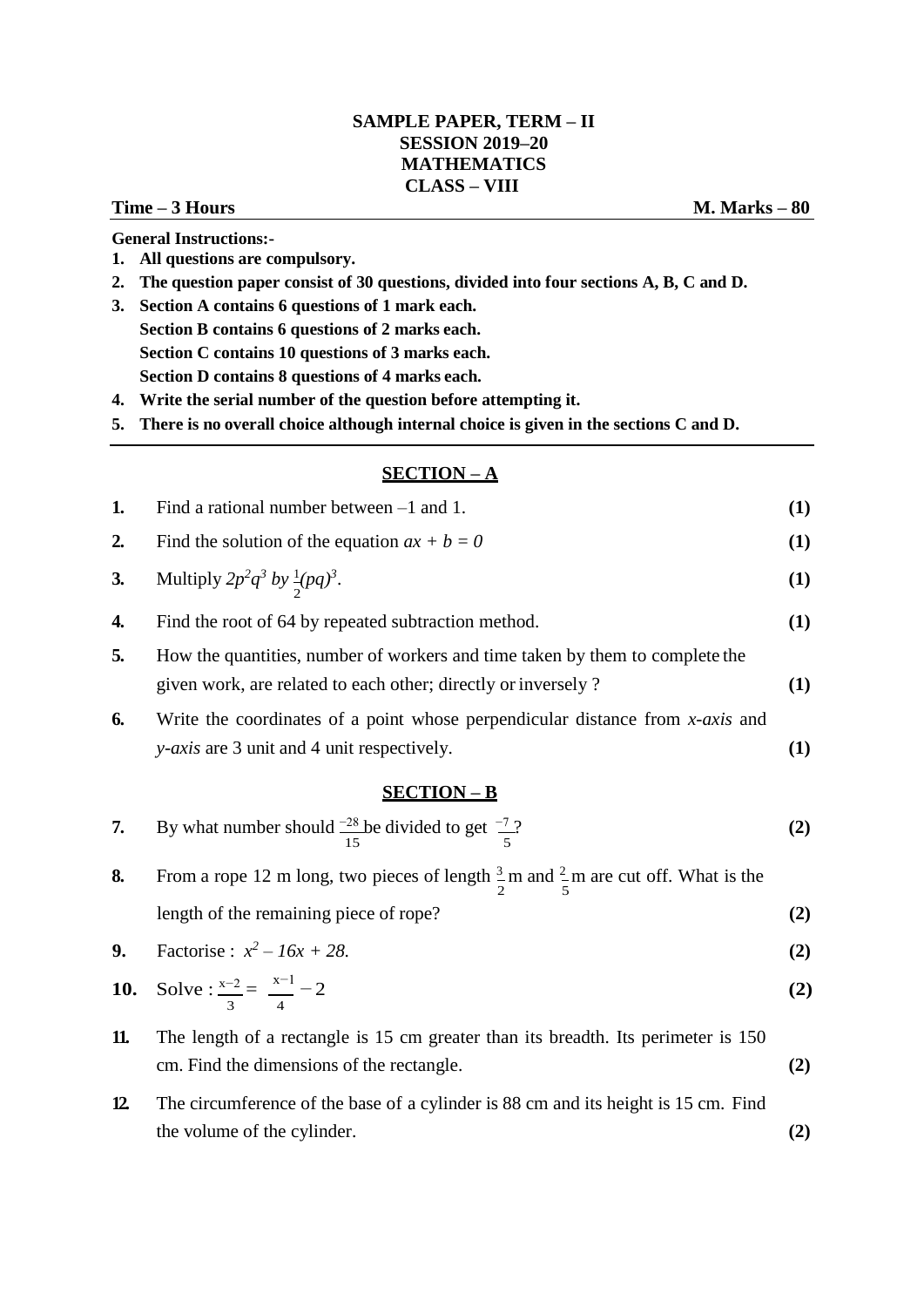# **SECTION – C**

| 13 Divide the sum of $\frac{-12}{15}$ and $\frac{-28}{5}$ by the product of $\frac{-2}{5}$ and $\frac{31}{7}$ |  |  |  |
|---------------------------------------------------------------------------------------------------------------|--|--|--|
|                                                                                                               |  |  |  |

**14.** Sum of two numbers is 45 and their ratio is 7:8. Find the numbers. **(3)**

**OR**

Two numbers are such that the ratio between them is 3:5. If each is increased by 10, the ratio between the new numbers so formed is 5:7. Find the original numbers.

- **15.** 7056 students are standing in stadium in such a manner that there are as many students in a row as there are rows in the stadium. How many rows are there in the stadium?
- **16.** Find the least number which must be added to 5608 to make a perfect square.
- **17.** Find smallest five digit number which is a perfect square and also find the square root of the number.
- **18.** Evaluate using suitable identity : **(3)** (a)  $93 \times 107$  (b)  $(32)^2$
- **19.** A cylindrical vessel open at the top has a diameter of 20 cm and a height of 14 cm. Find the cost of tin plating it on the inner surface at the rate of Re. 1 per 100 cm<sup>2</sup>. (3)

### **OR**

A cylindrical vessel open at the top has a base radius 10.5 cm and height 14 cm. Find the cost of painting on the inner surface area of the vessel at the rate of 10 paise per cm<sup>2</sup>.

**(3)**

**20.** Suruchi has enough money to send 14 parcels each weighing 500 grams. What would be the weight of each parcel, if she has to send 20 parcels for the same money ? **(3)**

### **OR**

A man deposited a sum of Rs. 5000 in a bank and earned an interest of Rs. 600 in 2 years. How much would he earn on a deposit of Rs. 8000 for the same time. (Rate of Interest being same)

| 21. Factorise :      |                      |  |
|----------------------|----------------------|--|
| (i) $xy + x + y + 1$ | (ii) $x^2 - 7x + 12$ |  |

**22.** Draw a line passing through the points (2, 4) and (4, 2). Find the co-ordinates of the points at which this line meets the *x*-axis and *y*-axis. **(3)**